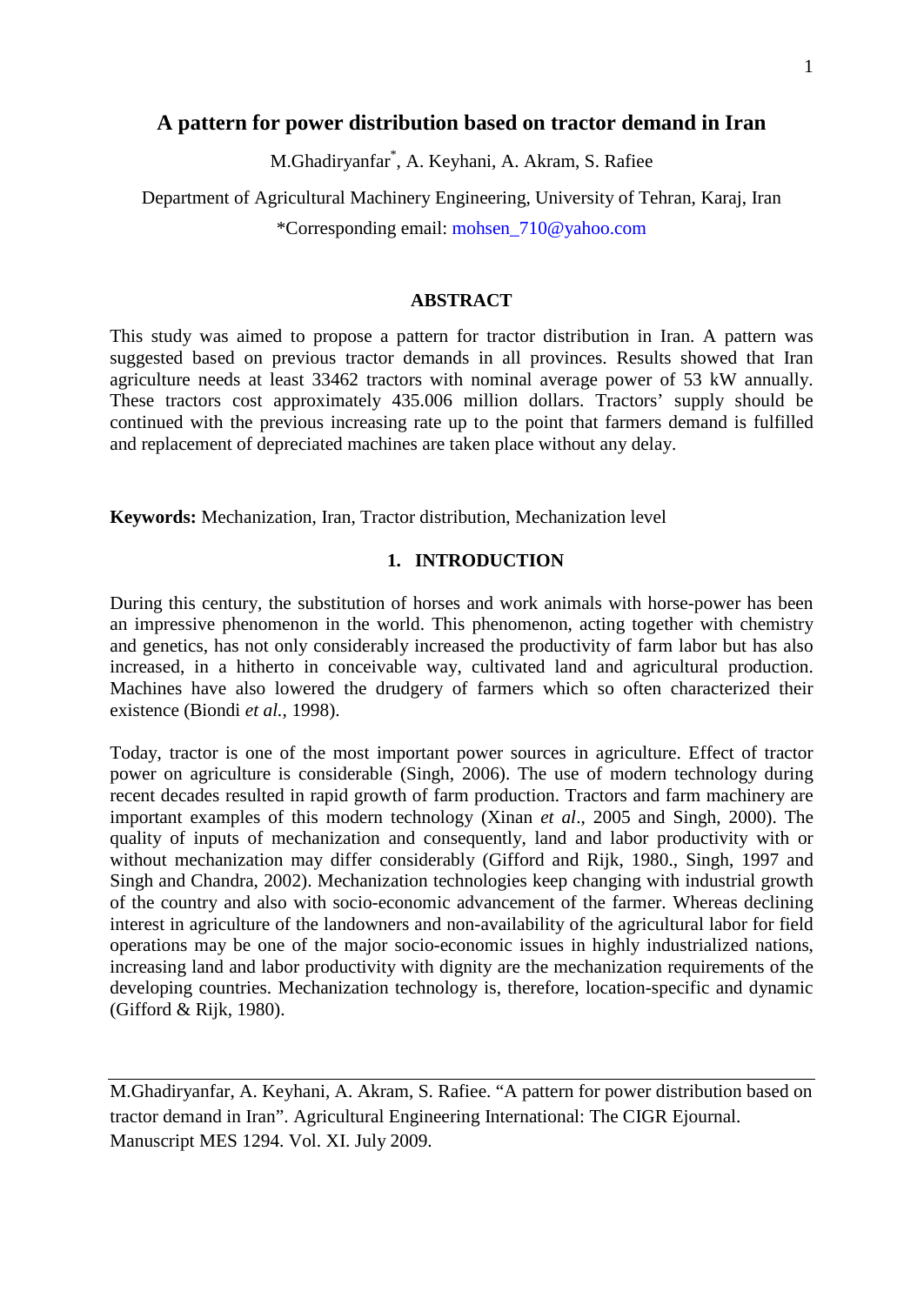Giles (1975) reviewed power availability in different countries and demonstrated that productivity was positively correlated with potential unit farm power. The impact of tractorization on the productivity of land (yield and cropping intensity) and economic growth (income and employment) were previously assessed (NCAER, 1981). The trends of European and Asian countries were, however, distinctly different. Binswanger (1982) defined the status of mechanization by the growth of mechanically power operated farm equipment over traditional human and animal power operated equipment. Rijk (1989) reviewed the growth of mechanization in different Asian countries and suggested computer software (MECHMOD) for the formulation of strategy for mechanization policy based on economy of using animate and mechanical power for different field operations. Singh and De (1999) reviewed the methodologies adopted by several authors to express a mechanization indicator based on the ratio of mechanical tractive farm power to total farm power. A major defect of such indicator is that it does not bring to light the actual use scenario. Whilst unit farm power could be considered as an indication of potential power availability, it may not necessarily be fully utilized on the farms. This may depend upon availability of diesel fuel and electricity and adequate workload. The majority of the farmers in developing countries use tractors for transport of agricultural and non-agricultural commodities as well.

An autoregressive integrated moving average (ARIMA) univariate model was used to predict the previous tractor demand in Turkey. The ARIMA model was determined as (2, 2, 2) in order to predict tractor demand by using logarithmic transformation. The trend of the tractor stock was calculated by using coefficients of the model for 2004–2015. According to the model result, the demand varied between 13,000 to 15,000 tractors per year, with an accumulated stock of 1.183 million by 2015 (Unakıtan and Akdemir, 2007).

In spite of the paramount importance of machinery in agriculture, government policies in recent years have led to improper machine supplies to Iran agriculture. The quantities of machine supplies not only overlooked the mechanization programs but also needed replacement machines were not provided adequately. The imposed situation has led to decline the mechanization level to the extent that farmers have to use depreciated and obsolete machines in their agricultural operations (Amjadi and Chizari, 2006).

Ratio of mechanized operations to the total operations is shown by equation (1):

$$
MD = \frac{S_m}{S_t} \tag{1}
$$

where MD is Degree of Mechanization,  $S_m$  is the area under mechanized operations (ha) and  $S_t$  is total area under cultivation (ha).

Degrees of Mechanization of main agricultural crops for 1995 are presented in Table 1. According to this table, mechanization degrees are very low except in energy intensive operations such as tillage. The result implies that the number of tractors distributed in Iran agriculture wasn't sufficient to cover the whole cultivated area. The low mechanization degrees due to shortage of tractors are still a major problem as addressed by Amjadi and Chizari (2006).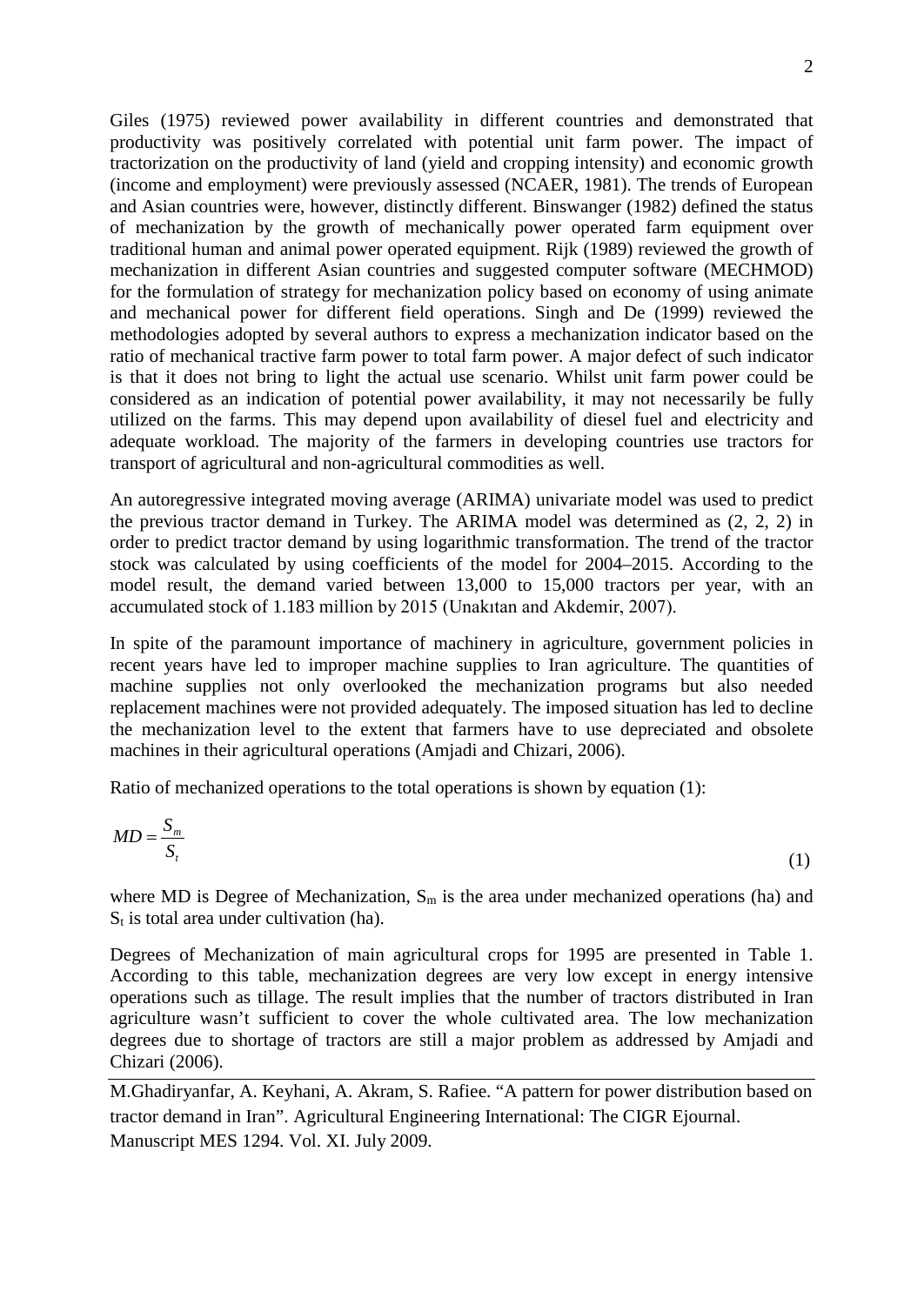|                     | Tillage                  |                          |                          |                          |                          | Cultivate                |       | Harvest        |                          |
|---------------------|--------------------------|--------------------------|--------------------------|--------------------------|--------------------------|--------------------------|-------|----------------|--------------------------|
| Crop                | Plough                   | Disc                     | Fertilizer<br>spreading  | leveling                 | Plant                    | Spraying                 |       | Combine        |                          |
|                     |                          |                          |                          |                          |                          | Tractor                  | Motor | harvester      | Mover                    |
| Irrigated<br>wheat  | 96.2                     | 82.6                     | 44.8                     | 28                       | 56                       | 19.4                     |       | 67             | 9.5                      |
| Rainfed<br>wheat    | 87.7                     | 64.7                     | 22.8                     | 5.32                     | 45                       | 19.2                     |       | 54.5           | 8.6                      |
| Irrigated<br>barley | 94.5                     | 85.6                     | 47.5                     | 28.2                     | $\overline{a}$           | 10.12                    |       | 67             | 9.5                      |
| Rainfed<br>barley   | 73.7                     | 56.3                     | 19.5                     | 2.7                      |                          |                          | 1.2   | 54.5           | 8.6                      |
| Rice                | 99                       | 14.5                     | 0.1                      | 73.8                     |                          |                          | 15.6  |                | 1.3                      |
| Irrigated<br>cotton | 99                       | 95.8                     | 67                       | 18                       | 53                       | 3.8                      | 76.6  | 1.5            |                          |
| Rainfed<br>cotton   | 99.9                     | 100                      | 66                       | 1.84                     | 53                       | 3.8                      | 76.6  | 1.5            |                          |
| Sugar<br>beet       | 99.9                     | 90.9                     | 34.4                     | 37.6                     | 46                       | $\overline{a}$           | 35.5  | 62.7           |                          |
| potato              | 94.8                     | 67.2                     | 21.6                     | 8.8                      |                          |                          | 29.8  |                |                          |
| Onion               | 96.7                     | 76.5                     | 5.2                      | 12                       |                          |                          | 10    |                |                          |
| Corn                | 90                       | 74                       | 5.2                      | 12                       |                          |                          | 10    |                |                          |
| Cereal              | 91                       | 80                       | 5                        | $8\,$                    |                          |                          | 10    |                |                          |
| Oil<br>seeds        | 97                       | 98                       | 60                       | 10                       | 50                       |                          | 15    | 45             |                          |
| Alfalfa             | 65                       | 46                       | 29                       | 16                       | 15                       | $\overline{\phantom{0}}$ | 21.5  | $\overline{a}$ | 26                       |
| Apple               | $\overline{\phantom{0}}$ | $\overline{\phantom{0}}$ | $\overline{\phantom{a}}$ | $\overline{\phantom{0}}$ | $\overline{\phantom{0}}$ | 70                       |       |                | $\overline{\phantom{0}}$ |
| Citrus              |                          |                          |                          |                          |                          | 70                       |       |                |                          |
| Grape               |                          |                          |                          |                          |                          | 45                       |       |                |                          |
| Date                |                          |                          |                          |                          |                          | 3                        |       |                |                          |
| Almond              |                          |                          |                          |                          |                          |                          | 20    |                |                          |
| Olive               |                          |                          |                          |                          |                          |                          | 40    |                |                          |
| Pistachio           |                          |                          |                          |                          |                          |                          | 80    |                |                          |

Table 1. Degree of mechanization in some Iran agricultural crops (Anonym., 1995).

This study was carried out to determine the minimum number of tractors needed to fulfill agricultural operations based on previous tractor demand in Iran.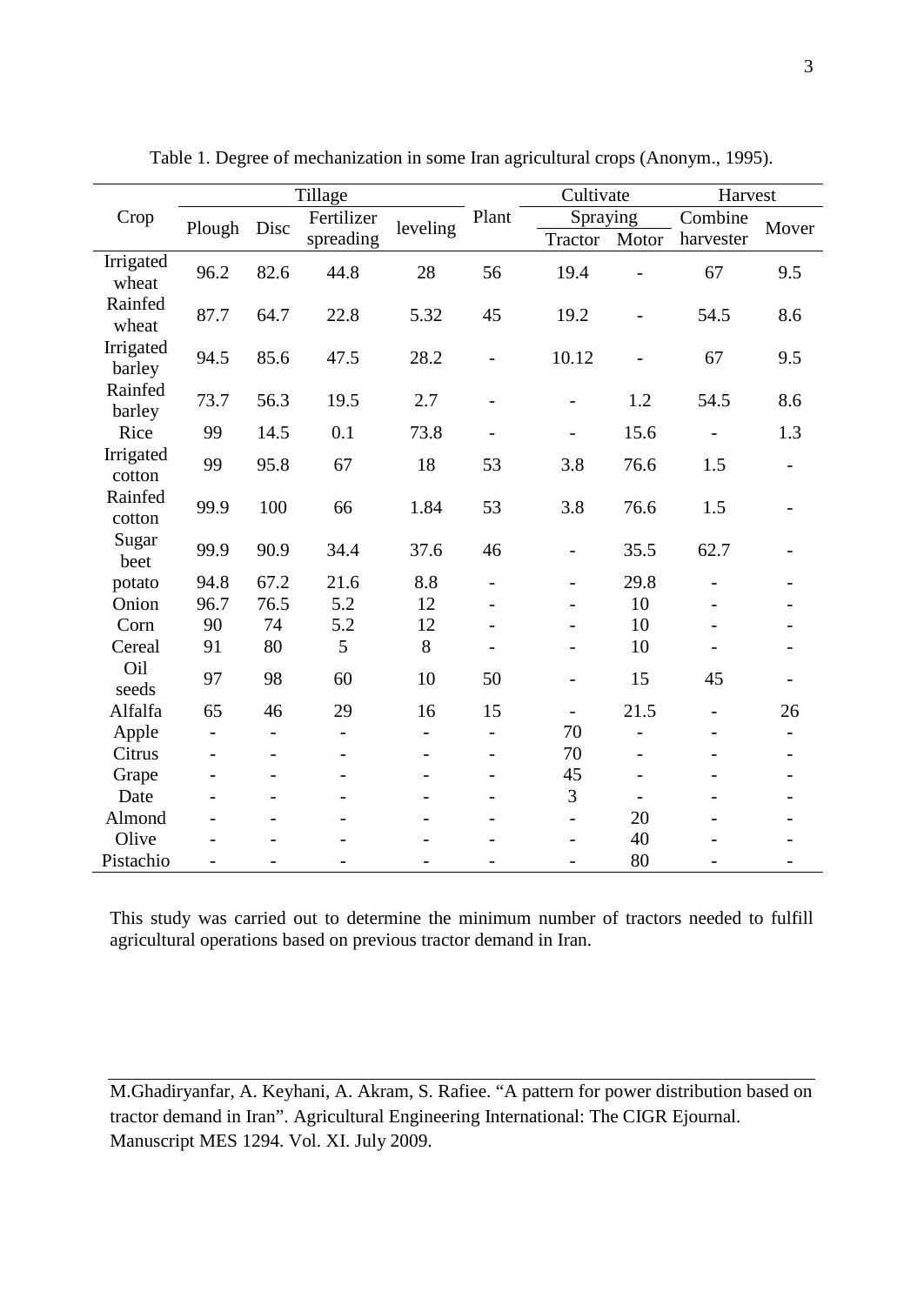#### **2. MATERIALS AND METHODS**

Iran is subdivided into 29 provinces as shown in fig. 1. Information of tractors distributed in Iran was attained from Institute of Agricultural Machinery Extension. Also, the statistics for total cultivation area in each province, for the period from 1986 to 2006, was attained from Ministry of Jihad-e-Agriculture of Iran (Anonym., 2006). Since Razavi Khorasan, North Khorasan and West Khorasan have recently been endorsed by the government to be provinces, data of these provinces were lumped into Khorasan. Also, due to incomplete data, Qazvin, Ardabil and Yazd provinces were omitted from the survey. Number of tractors supplied in Iran agriculture from 1970 to 2006 was taken into consideration because the useful life of tractors in Iran is estimated about 13 years based on Ministry of Jihad-e-Agriculture of Iran reports (Anonym., 1995).

Total annual available power for all provinces was calculated using equation (2):

$$
P = 0.75 \times \sum_{n=1}^{r} (p_i \times n_i) \tag{2}
$$

where P is the total power of tractors available in each year  $(kW)$ , 0.75 is the coefficient for converting the nominal power to useful power (Almasi *et al.*, 2005),  $P_i$  is the nominal power of i<sub>th</sub> model of tractor and r is the number of total models of tractors distributed in each year.



Figure 1. The map of Iran provinces.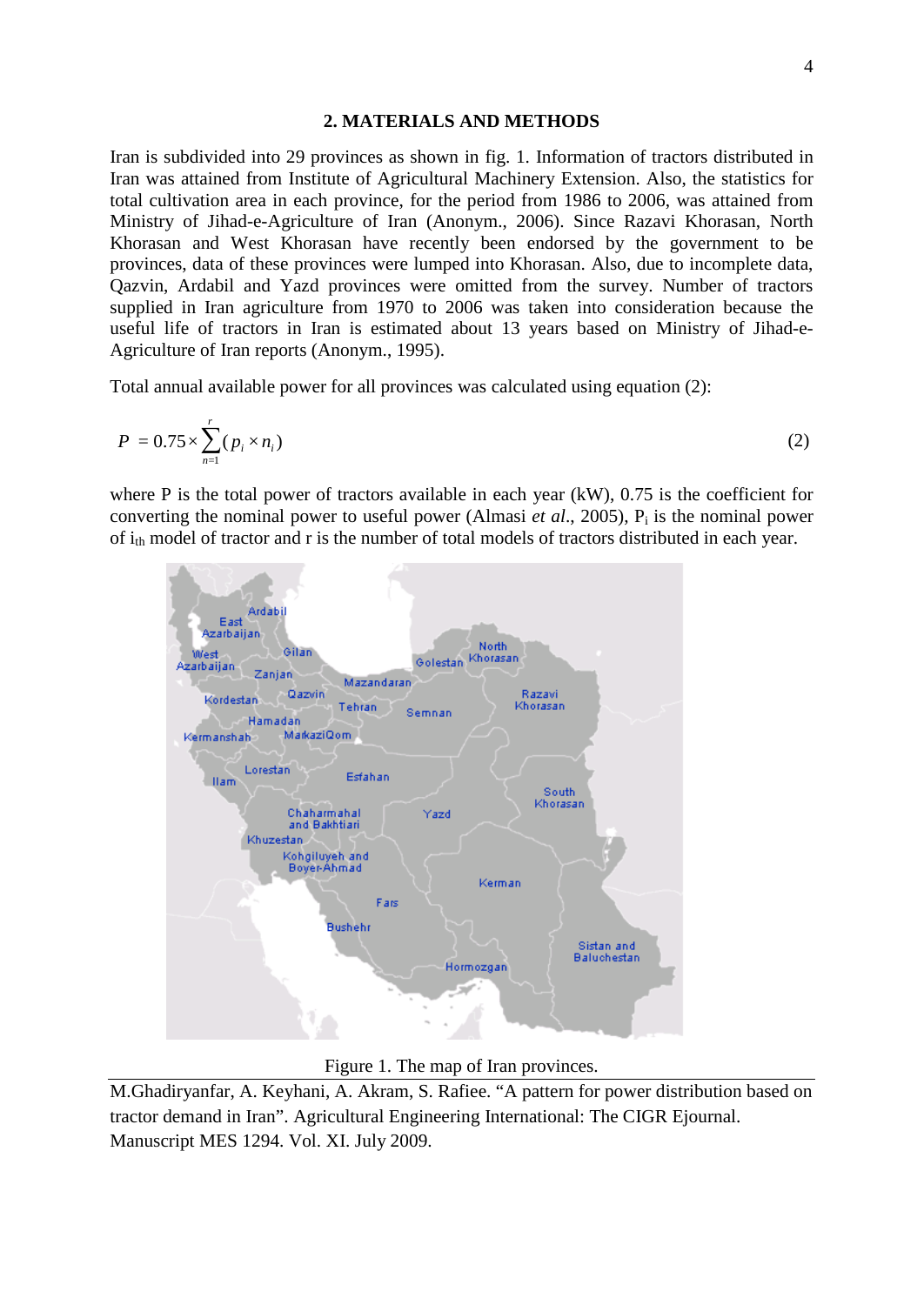Mechanization Level was calculated by equation (3):

$$
ML = \frac{P_a}{S_t} \tag{3}
$$

where ML is Mechanization Level (kW.ha<sup>-1</sup>),  $P_a$  is the total available power of tractors (with 13 years useful life) in each year (kW) and  $S_t$  is total cultivated area (ha).

Graph of mechanization level (ML) from 1986 to 2006 in Iran is presented in fig. 2. According to this figure the mechanization level in Iran agriculture is increased from 1986 to 1989. This index was reached to its maximum level in 1989. Then, it decreased and reached to its minimum level in 2006. The descending trend is observed in all Iran provinces. This is mostly due to weak management in sufficient power distribution, economic sanctions, shortage of machinery production and overlooking timeliness in agricultural operations in Iran. Number of distributed tractors in 1989 (where ML is maximum), justifies the minimum number of needed tractors for agricultural operation. After this year (due to mentioned reasons), farmers' need for tractor was not answered. In the other words, tractor demand by farmers indicates the number of required tractors in all provinces. If the supply of tractors were continued after 1989 with the previous trend, mechanization level would increase in parallel. Thus, to meet the present requirements, the mechanization level in all provinces should reach its maximum level once more.



Figure 2. Graph of Mechanization Level (ML) from 1986 to 2006 in Iran.

The total power needed to achieve this mechanization level is calculated from equations 4-6:

 $L = ML_{\text{max}} - ML_{2006}$  (4)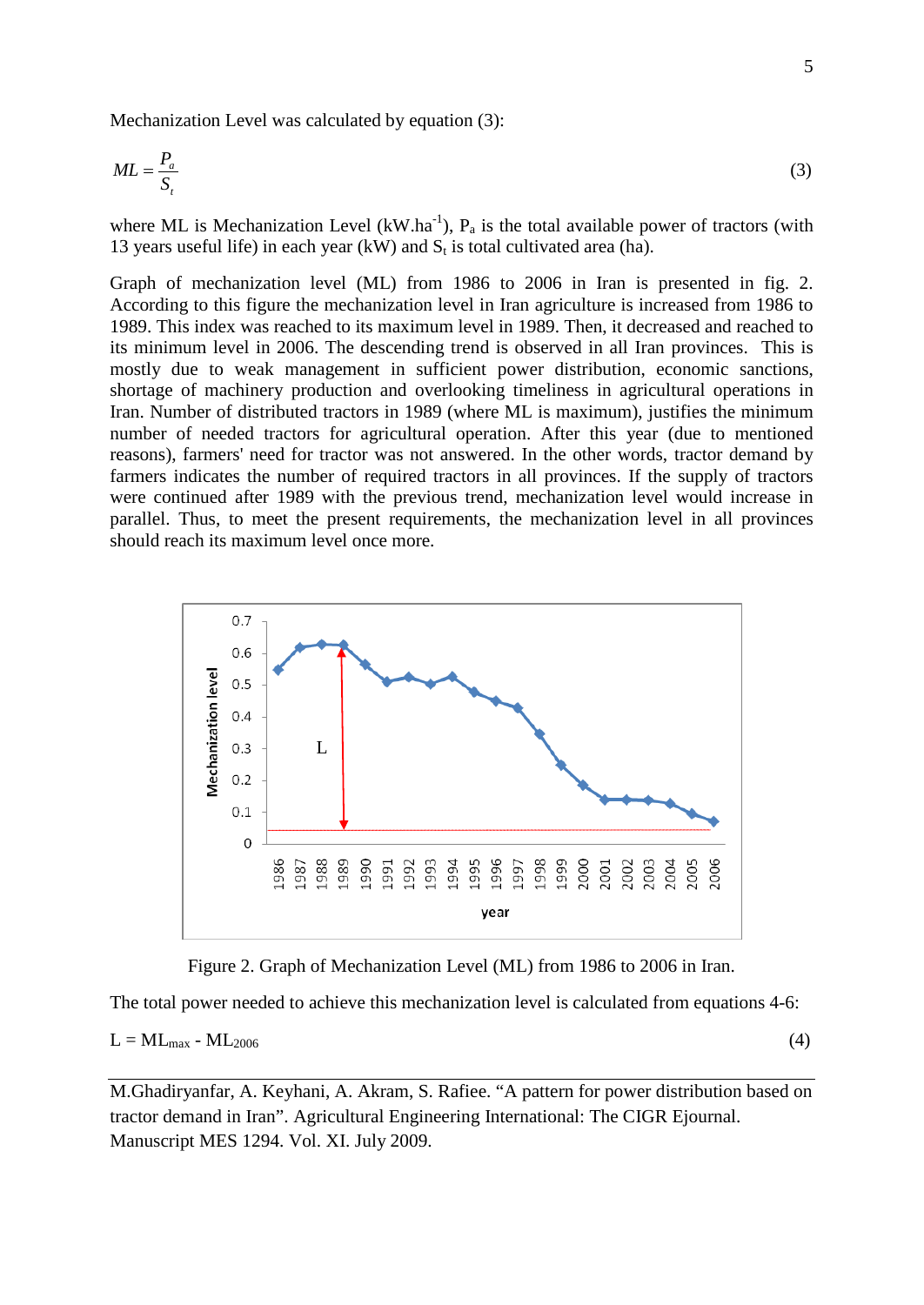$$
P_n = L \times S \tag{5}
$$

$$
P_g = \frac{P_n}{0.75} \tag{6}
$$

where L is the difference between maximum mechanization level and mechanization level in 2006 (kW.ha<sup>-1</sup>), ML<sub>max</sub> is the maximum mechanization level of each province,  $P_n$  is the net power needed in each province, S is total cultivated area in each province in 2006 (last year of study) and  $P_g$  is the gross power (accumulated nominal power of tractors) needed in each province.

The total number of tractors are needed in each province is calculated by equation 7.

$$
N = \frac{P_s}{53} \tag{7}
$$

where N is the number of tractors needed for each province and 53 is the average nominal power of tractors in Iran. This number is selected, because the most prevalent tractors in Iran are those equivalent to MF285 with nominal power of 53 kW (Anonym., 2009, http://www.itm.co.ir/).

### **3. RESULTS AND DISCUSSION**

Quantities of L, total cultivated area,  $P_n$ ,  $P_g$  and N in all provinces are presented in Table 2. According to Table 2, at least 33462 tractors with 53 kW nominal power are necessary for all provinces, annually. Total cost for this supply amounts to 435.006 million dollars with exchange rate of 9874 Rls for each dollar (Anonym., 2009, [http://www.cbi.ir\)](http://www.cbi.ir/) [/.](http://www.cbi.ir/) Also the number of tractors needed for each province based on previous demand of tractors is shown in Table 2. According to this table maximum number of tractors should be distributed in Hormozgan, Tehran, Kerman, Bushehr, Mazandaran, Kohgiluyeh and Boyer-Ahmad and Kordestan provinces.

Table2. The quantities of L,  $S_t$ ,  $P_n$ ,  $P_g$  and N in all provinces.

| Province       | $L$ (kW.ha <sup>-1</sup> ) | $S_t(ha)$ | $P_n(kW)$ | $P_{\varrho}$ (kW) | N     |  |
|----------------|----------------------------|-----------|-----------|--------------------|-------|--|
| Hormozgan      | 2.33                       | 990700    | 2308514   | 3078019            | 58076 |  |
| Tehran         | 2.654                      | 632578    | 1678579   | 2238105            | 42228 |  |
| Kerman         | 1.276                      | 769773    | 982008    | 1309344            | 24705 |  |
| <b>Bushehr</b> | 0.523                      | 1323445   | 691626    | 922168             | 17399 |  |
| Mazandaran     | 0.819                      | 686122    | 561784    | 749045             | 14133 |  |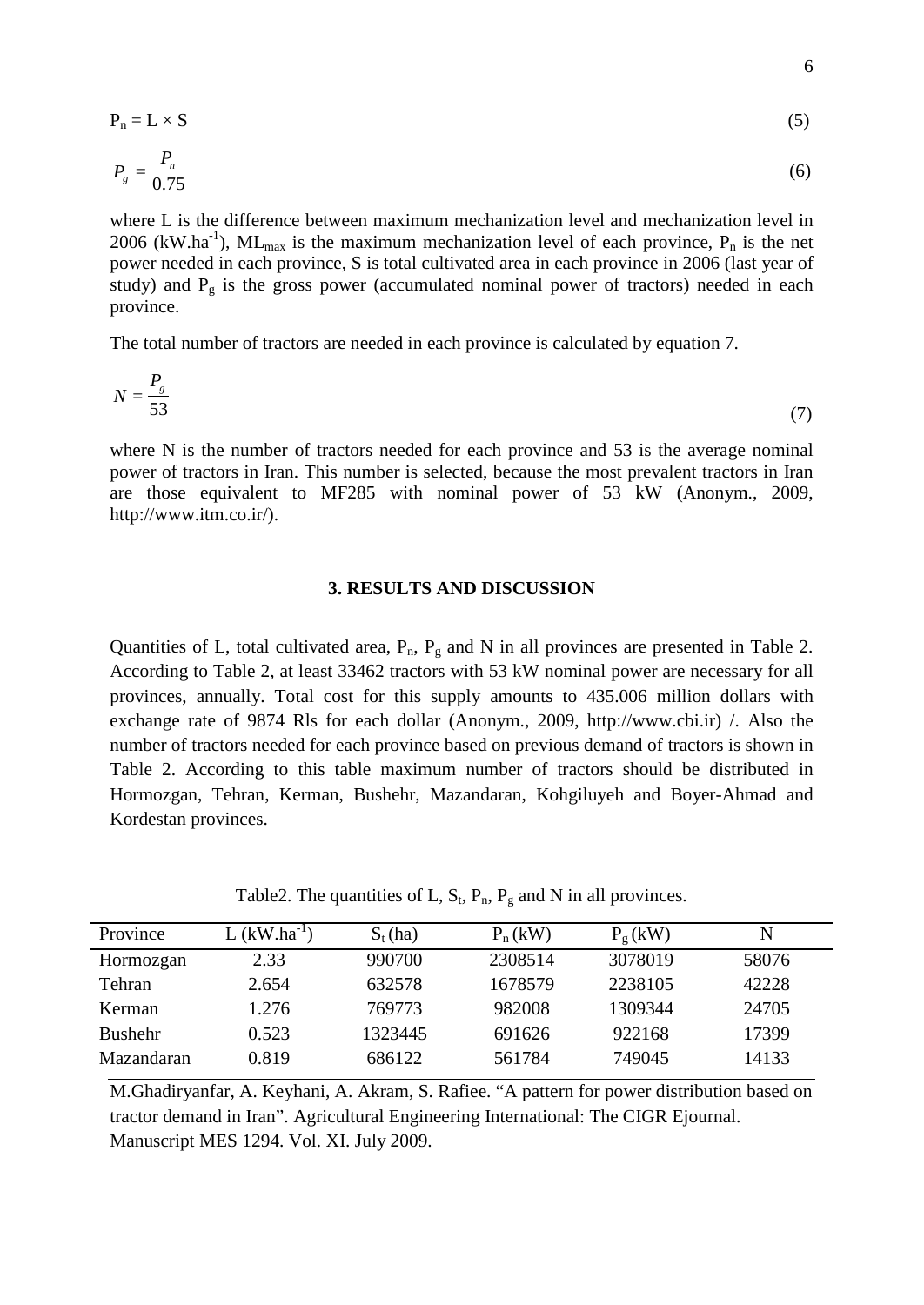| Kohgiluyeh   | 0.726 | 654672                   | 475256 | 633675 | 11956 |
|--------------|-------|--------------------------|--------|--------|-------|
| Kordestan    | 0.620 | 687492                   | 426537 | 568716 | 10730 |
| Kermanshah   | 0.525 | 642198                   | 337040 | 449386 | 8479  |
| Khuzestan    | 0.408 | 766913                   | 312889 | 417185 | 7871  |
| Hamadan      | 0.675 | 402345                   | 271558 | 362077 | 6832  |
| Markazi      | 0.341 | 891068                   | 303695 | 404927 | 7640  |
| W.Azarbaijan | 1.000 | 162883                   | 162905 | 217207 | 4098  |
| Fars         | 0.456 | 339159                   | 156010 | 208013 | 3925  |
| Lorestan     | 0.530 | 249178                   | 132054 | 176072 | 3322  |
| Sistan       | 0.364 | 338487                   | 123299 | 164399 | 3102  |
| Chaharmahal  | 0.247 | 493362                   | 121764 | 162352 | 3063  |
| Esfahan      | 1.145 | 106761                   | 122233 | 162978 | 3075  |
| Gilan        | 0.590 | 206242                   | 121632 | 162176 | 3060  |
| E.Azarbaijan | 0.602 | 162517                   | 97814  | 130418 | 2461  |
| <b>Ilam</b>  | 0.513 | 153048                   | 78502  | 104670 | 1975  |
| Khorasan     | 0.360 | 200983                   | 72323  | 96431  | 1819  |
| Zanjan       | 0.302 | 211909                   | 63909  | 85211  | 1608  |
| Golestan     | 0.790 | 60932                    | 48152  | 64202  | 1211  |
| Semnan       | 0.259 | 114112                   | 29514  | 39352  | 742   |
| total        |       | $\overline{\phantom{0}}$ |        |        | 33462 |

The amount of required power is not sufficient for potential agricultural operations in Iran and just indicates the minimum power needed in all provinces. Tractors' supply should be continued with the previous increasing rate up to the point that farmers demand is fulfilled and replacement of depreciated machines are taken place without any delay.

The mechanization level of Iran with the calculated tractor supply will reach  $0.86 \text{ kW.ha}^{-1}$ . Mechanization level of some countries is presented in Table 3. The most importance factor affecting the mechanization level is the average area of farms (Almasi *et al.,* 2005). As the farm size increases, the mechanization level can decrease in parallel. According to Almasi *et al.* (2005), the area of approximately 72 percent of all farms in Iran is less than 5 hectares. The average area of farms in Iran is higher than that of Japan and is lower than that of USA. By considering the mechanization level of countries such as Japan and USA, with small farms and large farms, respectively, mechanization level in Iran may fall between 1.07 to 7.46  $kW.ha^{-1}$  (Table 3). Even with huge supply of tractors, as calculated before, mechanization level in Iran will still be under  $1 \text{ kW.ha}^{-1} (0.86 \text{ kW.ha}^{-1})$ .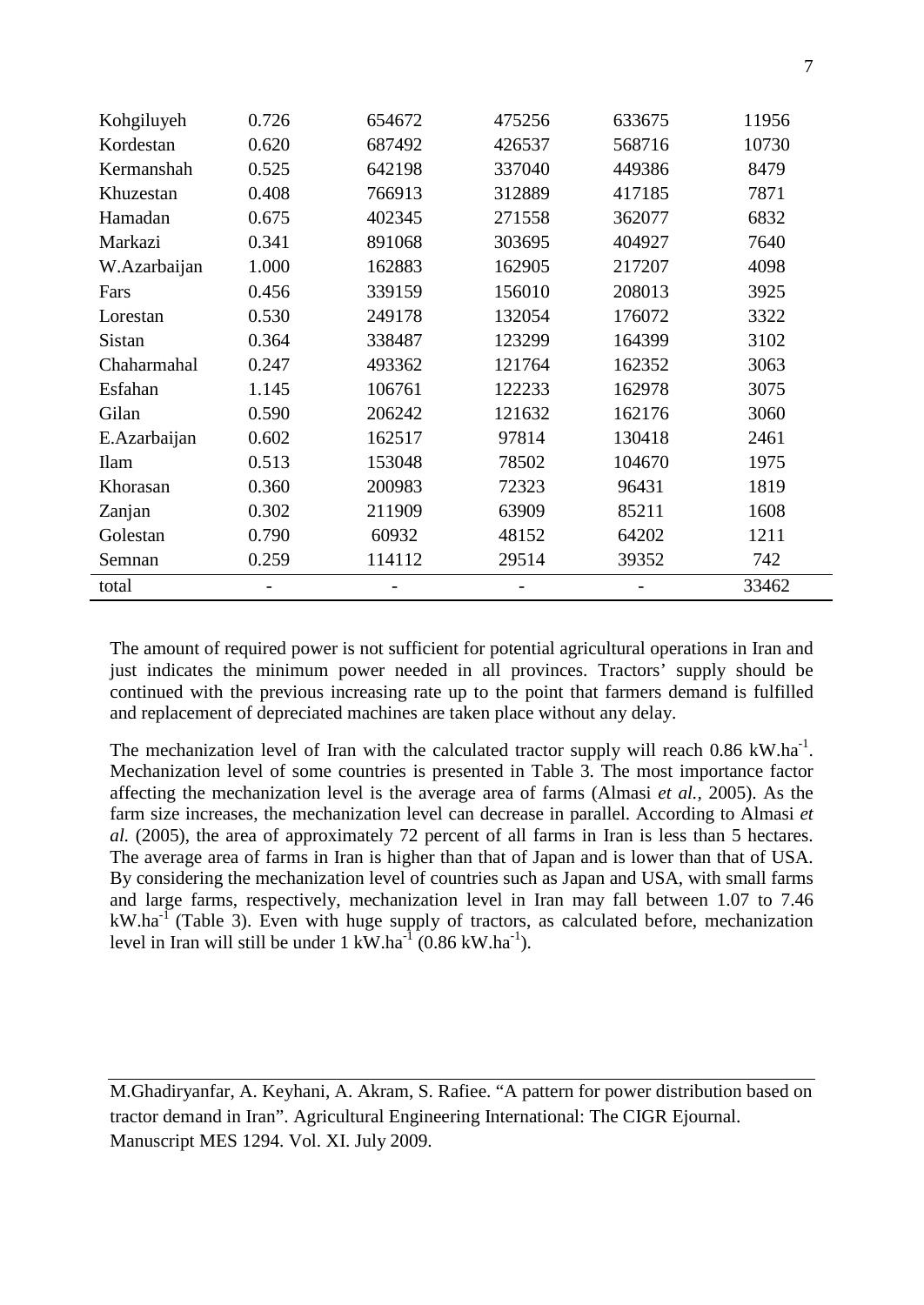| Country    | $ML (kW.ha^{-1})$ |
|------------|-------------------|
| <b>USA</b> | 1.074627          |
| Netherland | 7.089552          |
| Japan      | 7.462687          |
| China      | 0.410448          |
| India      | 0.074627          |
| Pakistan   | 0.119403          |
| Turkey     | 0.597015          |

Table 3. Mechanization level in some countries (Almasi *et al*., 2005).

## **4. CONCLUSIONS**

To flourish agriculture in Iran, sufficient power distribution is necessary. A pattern was needed to suitably distribute power in the country. It was found that the least demand for tractors was in 1989 in which the most distributed number of tractors was happened. Based on this year's demand for tractors in all provinces the today's need was estimated. Results indicated that Iran agriculture is in need of at least 33462 tractors annually, with average nominal power of 53 kW. These tractors cost approximately 435.006 million dollars. Tractors' supply should be continued with the previous increasing rate up to the point that farmers demand is fulfilled and replacement of depreciated machines are taken place without any delay.

#### **5. REFERENCES**

Almasi, M., Kiani, Sh. and Loveimi, N. 2005. *Principles of agricultural mechanization*. Qom: Hazrate masomeh publication. (book in Persian)

Amjadi, A. and Chizari, A. H. 2006. Status of agricultural mechanization in Iran. *Agricultural Economic and Development*, 55, 155 - 182. (Abstract in English)

Anonymous. 2009. *Central Bank of the Islamic Republic of Iran*. [http://www.cbi.ir.](http://www.cbi.ir/)

Anonymous. 2009. *Iran Tractor Manufacture Company*. [http://www.itm.co.ir/.](http://www.itm.co.ir/)

Anonymous. 2006. *Annual Agricultural Statistics.* Ministry of Jihad-e-Agriculture of Iran. [www.maj.ir.](http://www.maj.ir/)

Anonymous. 1995. *The second of the five-year program of agricultural mechanization extension of Iran*. Ministry of Jihad-e-Agriculture of Iran.